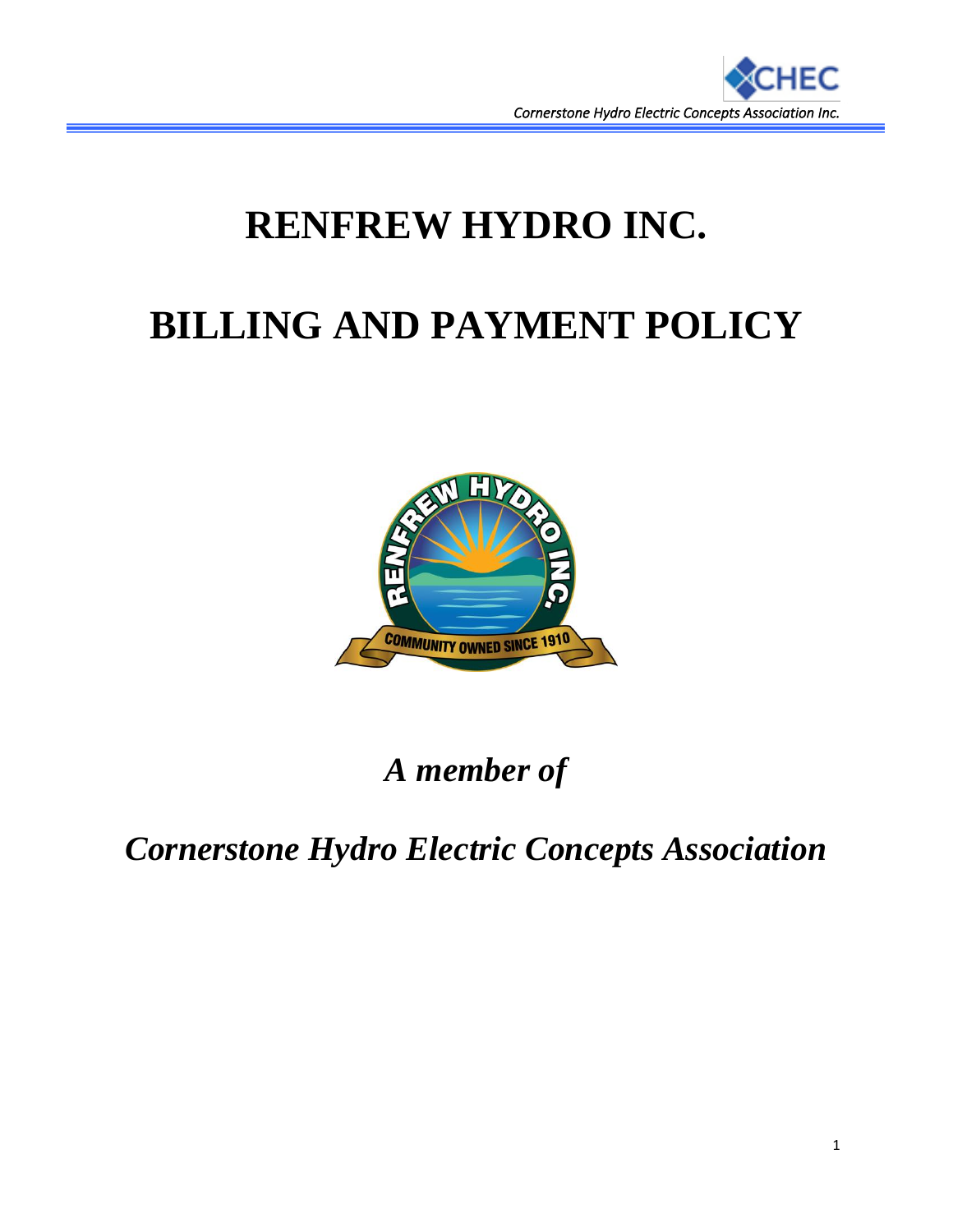

| <b>Policy 2.02 - BILLING AND PAYMENT POLICY</b> | <b>Version 2.0</b>         |
|-------------------------------------------------|----------------------------|
|                                                 | Created: March 2017        |
|                                                 | Latest Revision: July 2021 |

#### **2.02.01 PURPOSE**

This policy describes the terms and conditions distributors will use for billing and receiving payments on customer accounts while complying with the applicable legislation and codes.

### **2.02.02 POLICY STATEMENT**

A distributor will comply with the billing and payment of account requirements as defined in the Distribution System Code, Retail Settlement Code, Standard Supply Service Code, and the Distribution Rate Handbook.

## **2.02.03 FREQUENCY AND NOTICE OF CUSTOMER RECLASSIFICATION AND NOTICE OF kVA BILLING**

A distributor shall, at least once in each calendar year, review each non-residential customer's rate classification to determine whether, based on the rate classification requirements set out in the distributor's rate order, the customer should be assigned to a different rate class. Other than at the request of the non-residential customer a distributor may not change a nonresidential customer's rate classification more than once in any calendar year *(Ref: DSC 2.5.1)*.

A distributor shall review a non-residential customer's rate classification upon being requested to do so by the customer to determine whether, based on the rate classification requirements set out in the distributor's rate order, the customer should be assigned to a different rate class. A distributor is not required to respond to more than one such customer request in any calendar year *(Ref: DSC 2.5.2)*.

A distributor may review a non-residential customer's rate classification at any time if the customer's demand falls outside the upper or lower limits applicable to the customer's current rate classification for a period of five consecutive months *(Ref: DSC 2.5.3)*.

A distributor shall review a non-residential customer's rate classification upon being requested to do so by the customer at any time if the customer's demand falls outside the upper or lower limits applicable to the customer's current rate classification for a period of five consecutive months *(Ref: DSC 2.5.4)*.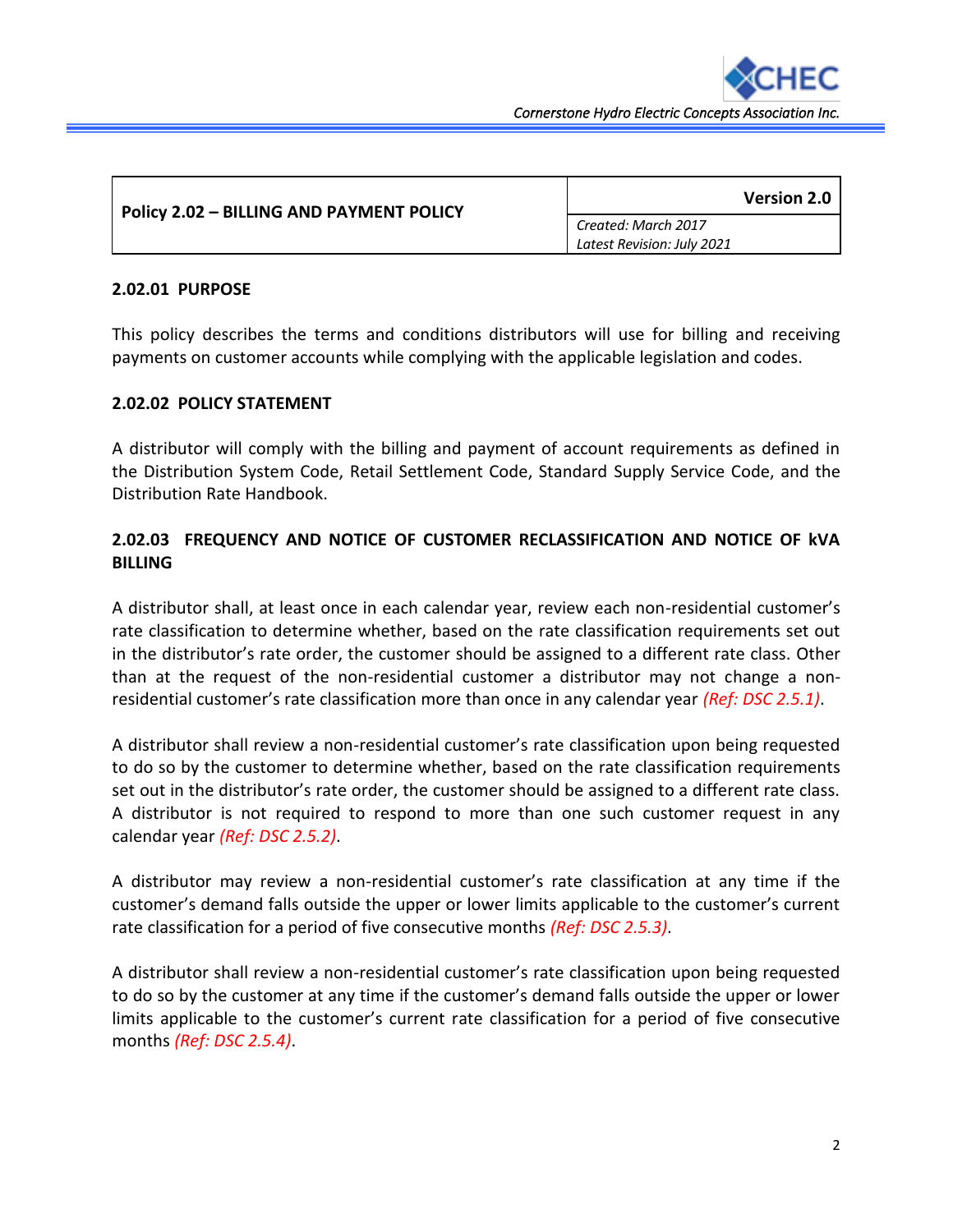Where a distributor assigns a non-residential customer to a different rate class as a result of a review initiated by the distributor, the distributor shall give the customer written notice of the reclassification no less than one billing cycle before the reclassification takes effect for billing purposes *(Ref: DSC 2.5.5)*.

A distributor that charges a non-residential customer on the basis of 90% of the kVA reading of the customer's meter rather than on the basis of the kW reading of the customer's reading shall include on all bills issued to that customer a message to the effect that billing is based on 90% of the kVA reading *(Ref: DSC 2.5.6)*.

## **2.02.04 BILLING CYCLE**

A distributor shall issue a bill to each non-seasonal residential customer and each general service < 50kW customer on a monthly basis (*Ref: DSC 2.6.1A*)

Despite any other provision of this policy and despite the billing cycle that would otherwise be applicable based on the distributor's normal practice as documented in its Conditions of Service, in managing customer non-payment risk a distributor may:

- a) bill a customer on a bi-weekly basis, if the value of that customer's electricity bill over 12 consecutive months falls between 51% and 100% of the distributor's approved distribution revenue requirement over that 12-month period; or
- b) bill a customer on a weekly basis, if the value of that customer's electricity bill over 12 consecutive months exceeds 100% of the distributor's approved distribution revenue requirement over that 12-month period.

For the purposes of determining whether this section applies in relation to a customer, a distributor may consider the value of the customer's electricity bill in the 12-month period preceding the coming into force of this section. *(Ref: DSC 2.4.32)*.

A distributor shall not bill a customer on a bi-weekly or weekly basis unless the distributor has given the customer at least 42 days' notice before issuance of the first bi-weekly or weekly bill, as the case may be *(Ref: DSC 2.4.33)*.

Where a distributor is billing a customer on a bi-weekly, weekly or some other negotiated basis, the distributor shall resume billing the customer in accordance with the billing cycle that would otherwise be applicable based on the distributor's normal practice as documented in its Conditions of Service if the value of that customer's annual electricity bill over 12 consecutive months falls below 51% of the distributor's distribution revenue over that 12-month period *(Ref: DSC 2.4.34)*.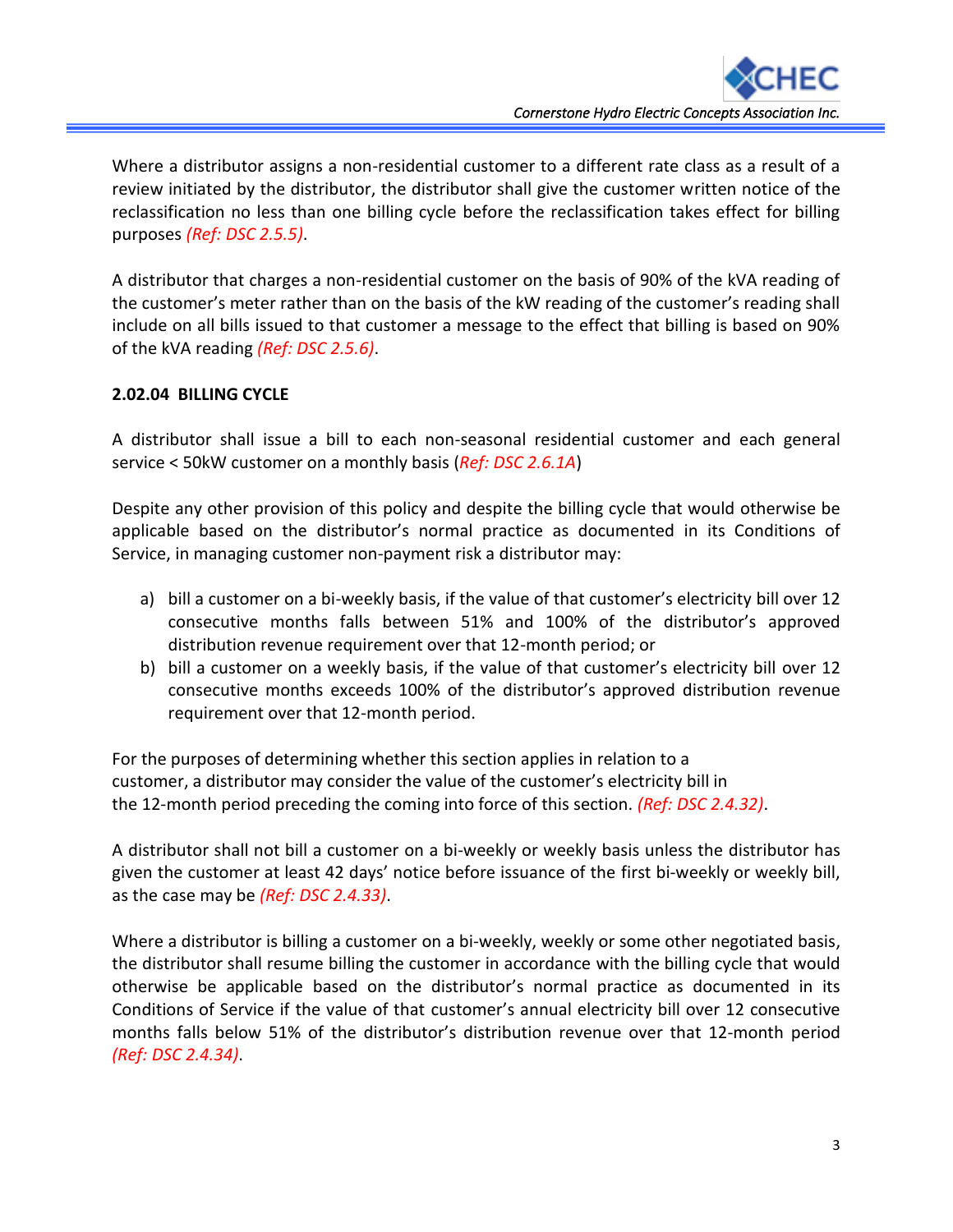Where a distributor is billing a customer on a weekly basis, the distributor shall bill the customer as follows if the value of that customer's annual electricity bill over 12 consecutive months falls between 51% and 100% of the distributor's distribution revenue over that 12 month period:

- a) in accordance with the billing cycle that would otherwise be applicable based on the distributor's normal practice as documented in its Conditions of Service; or
- b) in accordance with bi-weekly or some other negotiated arrangement *(Ref: DSC 2.4.35)*.

Despite any other provision of this Code, a distributor that intends to bill or is billing a customer on a bi-weekly or weekly basis may, in lieu of such billing, negotiate alternative arrangements with the customer, including in relation to a lesser frequency of billing or in relation to the giving or retention of security deposits *(Ref: DSC 2.4.36)*.

## **2.02.05 ESTIMATED BILLING**

Where a smart meter or interval meter has been installed, a distributor shall issue a bill to a residential or general service < 50 kW customer based on an actual meter read *(Ref: DSC 2.10.1)*.

Despite the above, to account for exceptional circumstances, a distributor may issue a bill to a residential or general service < 50kW customer with a smart meter or interval meter based on estimated consumption twice every 12 months *(Ref: DSC 2.10.2)*.

### **2.02.06 BILLING ERRORS**

Billing errors will be resolved as indicated in the Distributors Conditions of Service, Section 2.4.4.4 and or Section 7.7 of the Retail Settlement Code.

## **2.02.07 EQUAL PAYMENT PLAN (SSS RESIDENTIAL CUSTOMERS ONLY)**

A distributor shall offer to all non-seasonal residential customers and general service < 50kW customers receiving standard supply the Ontario Energy Board-prescribed Equal Monthly Payment Plan option. The above equal monthly payment plan option shall meet the following minimum requirements:

- (a) a distributor may only refuse to provide an equal monthly payment plan option to a nonseasonal residential customer that is in arrears on payment to the distributor for electricity charges, as defined in the Distribution System Code, and that has not entered into an arrears payment agreement with the distributor;
- (b) a distributor may only refuse to provide an equal monthly payment plan option to a general service < 50kW customer that:
	- i) has fewer than 12 months' billing history;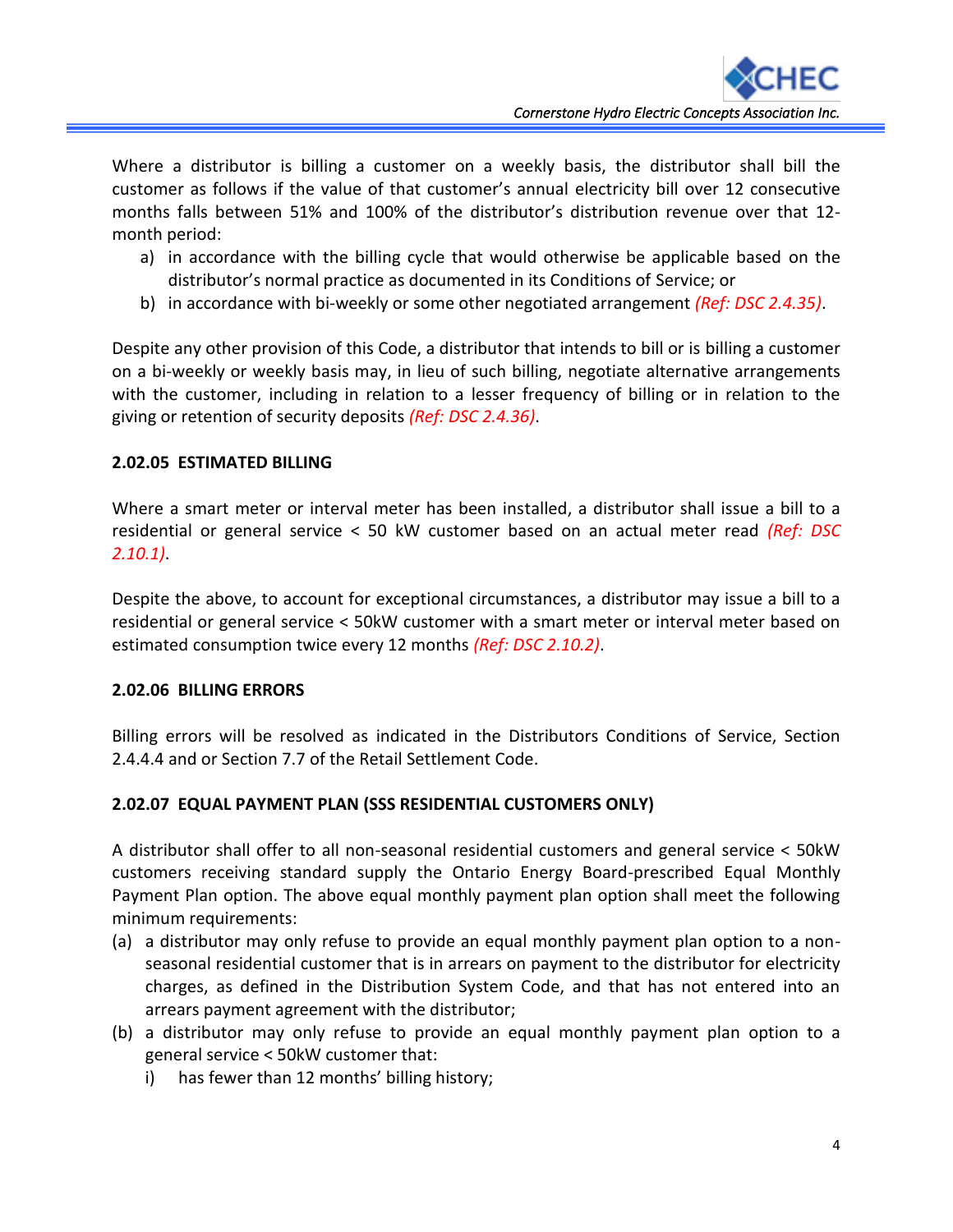- ii) is in arrears on payment to the distributor for the electricity charges, as defined in the Distribution System Code, or whose participation in the equal monthly payment plan in the past 12 months was cancelled due to non-payment; or
- iii) has a consumption pattern that is not sufficiently predictable to be estimated on an annual basis with any reasonable degree of accuracy;
- (c) a distributor shall communicate the availability of an equal monthly payment plan to eligible customers at least twice in each 12 month period through the customer's preferred method of communication, if known, or otherwise by mail or any other means determined to be appropriate by the distributor;
- (d) a distributor shall offer to a residential customer requesting an equal monthly payment plan a pre-authorized automatic monthly payment option whereby amounts due each month are automatically withdrawn from the customer's account with a financial institution;
- (e) a distributor may cancel the equal monthly payment plan if the customer misses more than one monthly payment under the equal monthly payment plan within an equal payment year;
- (f) subject to paragraph 2.6.2(g), the equal monthly payment plan shall provide for annual reconciliation of the plan as follows:
	- i) while a customer may join an equal monthly payment plan at any time during the calendar year, the distributor is only required to reconcile all of its equal monthly payment plans once during the calendar year and not on the 12th month anniversary since each individual customer joined the plan;
	- ii) in the first year of an equal monthly payment plan and where the customer has been on the plan for less than 12 months, the customer may receive a reconciliation earlier than the 12th month anniversary, as a result of subparagraph i);
	- iii) while a distributor is only required to reconcile equal monthly payment plans on an annual basis, a distributor shall review its equal monthly payment plans quarterly or semi-annually and adjust the equal monthly payment amounts in the event of material changes in a customer's electricity consumption or a customer's electricity charges as defined in section 2.6.2A(a);
	- iv) despite subparagraph iii), a distributor may adjust the equal monthly payment amounts at any time in the event of material changes in a customer's electricity consumption or a customer's electricity charges as defined in section 2.6.2A(a) or for any other reason with the customer's consent;
	- v) where the annual reconciliation demonstrates that funds are owing to the customer in an amount that is less than the customer's average monthly billing amount, the distributor shall credit the amount to the customer's account;
	- vi) where the annual reconciliation demonstrates that funds are owing to the customer in an amount that is equal to or exceeds the customer's average monthly billing amount, the distributor shall credit the amount to the customer's account and advise the customer that the customer may contact the distributor within 10 days of the date of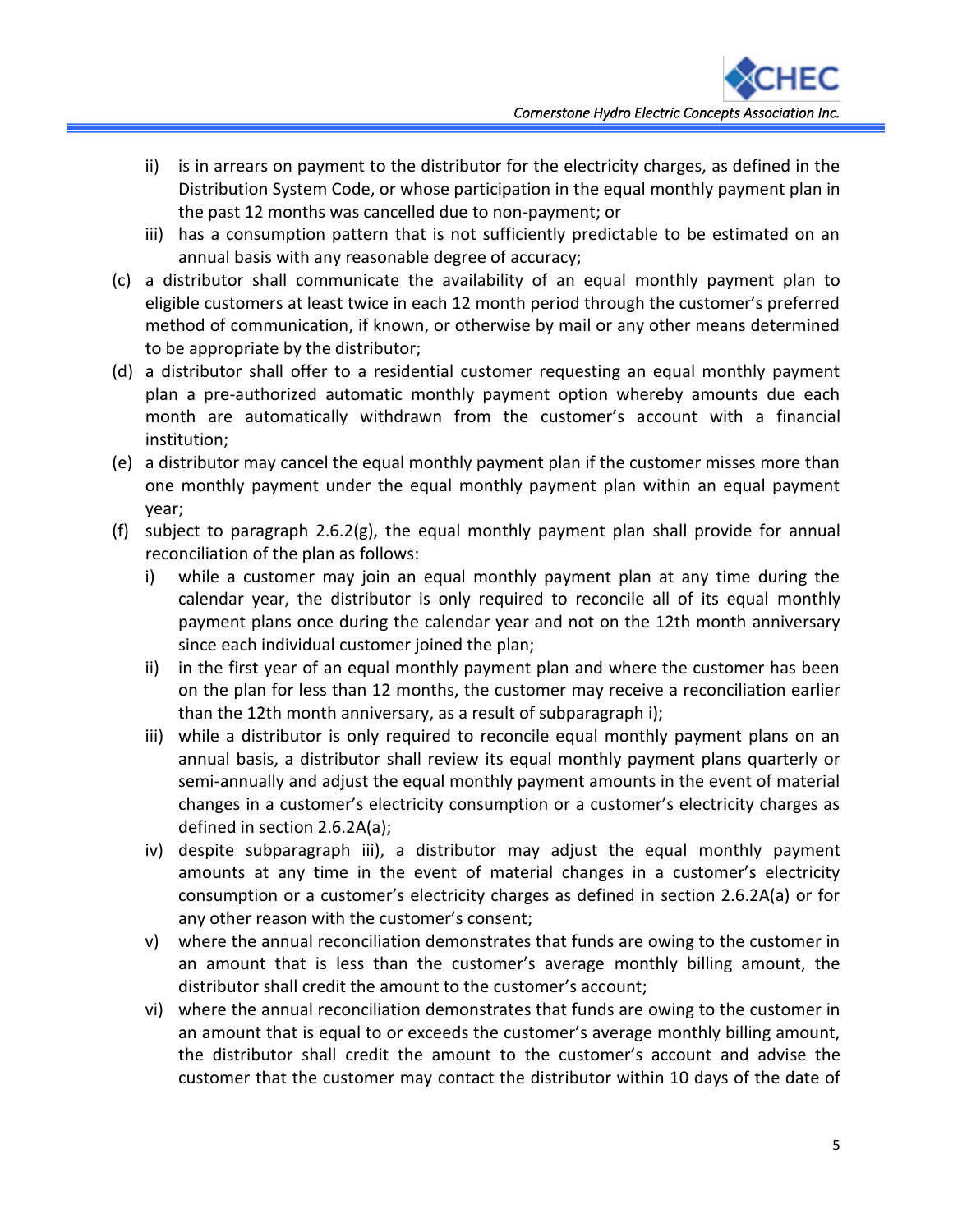the bill to request a refund of the overpayment by cheque instead and the distributor shall make payment within 11 days of the customer's request;

- vii) where the annual reconciliation demonstrates that funds are owing by the customer in an amount that is less than the customer's average monthly billing amount, the distributor may collect the full amount owed by a corresponding charge on the bill issued to the customer in the 12th month of the equal monthly payment plan; and
- viii) where the annual reconciliation demonstrates that funds are owing by the customer in an amount that is equal to or exceeds the customer's average monthly billing, the distributor shall roll over the balance due to the following year's equal monthly payment plan and recover the balance over the first 11 months of the following year's equal monthly billing plan; and
- (g) where a customer leaves the equal monthly payment plan for any reason, the distributor shall conduct a reconciliation and shall include any funds owing by or to the customer as a charge or credit on the next regularly scheduled bill issued to the customer *(Ref: SSS 2.6.2).*

For the purpose of the above:

- (a) A customer's average monthly billing amount shall be calculated by taking the aggregate of the total electricity charges billed to the customer in the preceding 12 months and dividing that value by 12. If the customer has been receiving service from the distributor for less than 12 months, the customer's average monthly billing amount shall be based on a reasonable estimate made by the distributor. For the purposes of this section, "electricity charges" has the same meaning as in section 2.6.6.3 of the Distribution System Code.
- (b) Despite paragraph (a), the distributor may adjust the average monthly billing amount calculated under that paragraph upward or downward if, in the distributor's reasonable opinion (based on, for example, a Board approved rate change, or an estimate provided by the consumer), the amount calculated is likely to be materially different than the consumer's actual average monthly billing amount over the next 12 months.
- (c) The equalized monthly payment amount shall include all "electricity charges" as defined in section 2.6.6.3 of the Distribution System Code *(Ref: SSS 2.6.2A).*

## **2.02.08 BILL REQUIREMENTS**

A distributor shall include on each bill issued to a customer the date on which the bill is printed *(Ref: DSC 2.6.1)*.

A bill will be deemed to have been issued to a customer:

- if sent by mail, on the third day after the date on which the bill was printed by the distributor;
- if made available over the internet, on the date on which an e-mail is sent to the customer notifying the customer that the bill is available for viewing over the internet;
- if sent by e-mail, on the date on which the e-mail is sent; or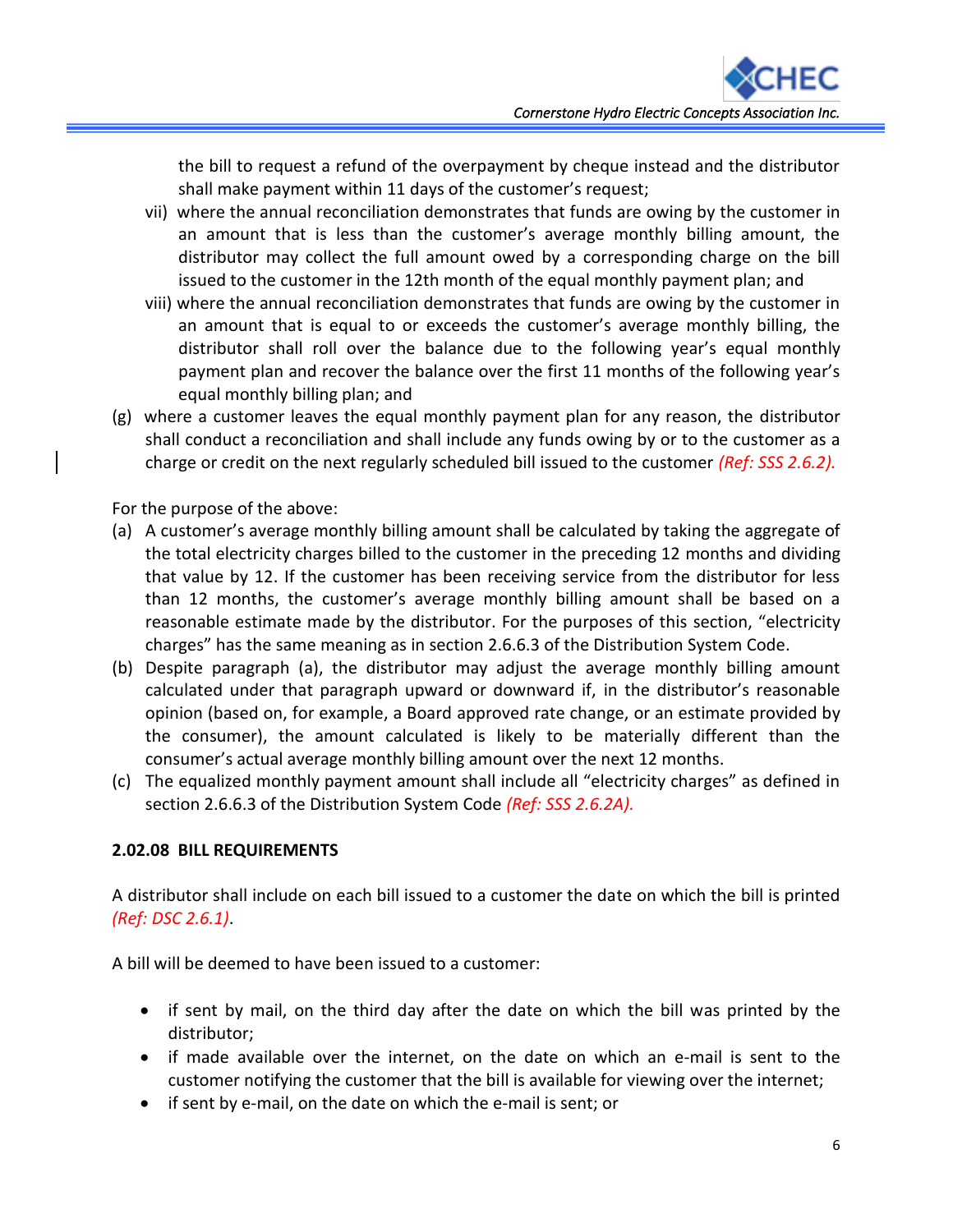• if sent by more than one of the methods above, on whichever date of deemed issuance occurs last *(Ref: DSC 2.6.4)*.

Except as may be permitted or directed by the Ontario Energy Board, a distributor shall not include on or with a bill submitted to a standard supply service customer any marketing information or promotional materials of or relating to a third party and that relate to electricity supply *(Ref: SSS 2.6.3)*.

## **2.02.09 PAYMENT**

Except as otherwise permitted by this policy, a distributor shall not treat a bill issued to a customer as unpaid, and shall not impose any late payment or other charges associated with non-payment, until a minimum payment period of 20 days from the date on which the bill was issued to the customer has passed *(Ref: DSC 2.6.2).*

A distributor may provide for longer minimum payment periods, provided that any such longer minimum payment periods are documented in the distributor's Conditions of Service *(Ref: DSC 2.6.3)*.

A distributor shall apply the following rules for purposes of determining the date on which payment of a bill has been received from a customer:

- if paid by mail, three days prior to the date on which the distributor receives the payment
- if paid at a financial institution or electronically, on the date on which the payment is acknowledged or recorded by the customer's financial institution or;
- if paid by credit card issued by a financial institution, on the date and at the time that the charge is accepted by the financial institution *(Ref: DSC 2.6.5)*.

**Residential** – Where a bill issued to a residential customer includes charges for goods or services other than electricity charges, a distributor shall allocate any payment made by the customer first to the electricity charges and then, if funds are remaining, to the charges for other goods or services *(Ref: DSC 2.6.6)*.

Where payment on account of a bill referred to in the paragraph above is sufficient to cover electricity charges, security deposits and billing adjustments, the distributor shall not impose late payment charges, issue a disconnection notice or disconnect electricity supply *(Ref: DSC 2.6.6.2A)*.

Where payment on account of a bill is not sufficient to cover electricity charges, security deposits and billing adjustments, the distributor shall allocate the payments in the following order: electricity charges, payments towards an arrear's payment agreement, outstanding security deposit, under-billing adjustments and non-electricity charges *(Ref: DSC 2.6.6.2B)*.